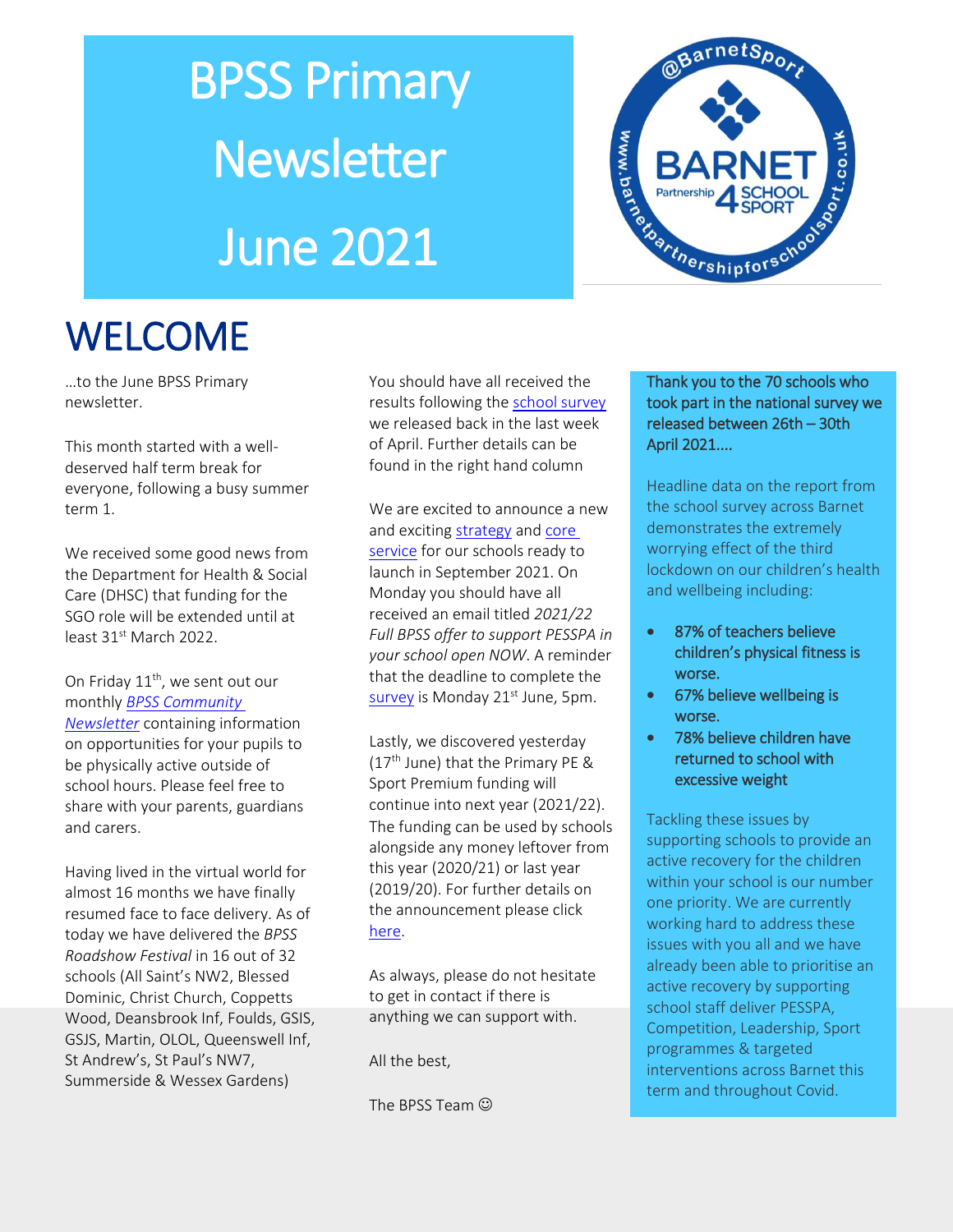# Primary PE and Sport Premium

As mentioned above, we are delighted to announce that yesterday (17<sup>th</sup> June) it was confirmed the Primary PE & Sport Premium would continue into next year (2021/22). In addition to receiving confirmation that the funding would continue, schools can also carry over any underspend from this year (2020/21) or last year (2019/20). The underspend, as well as next year's funding must be spent my  $31<sup>st</sup>$  July 2022.

We remind all schools that they must publish on the website the amount of Primary PE and Sport Premium received for this year 2020/21 and evidence the impact this has had against the 5 key indicators. For further guidance please click [here](https://www.afpe.org.uk/physical-education/evidencing-the-impact-guidance-template/) (updated on 24/05/2021).

### CPD

#### Middlesex Cricket – Coaching Courses

Middlesex Cricket have a range of new coaching courses running in June and July, including Foundation I courses for beginners and Level 2 (UKCC2) for those more experienced.

For more information or to sign up, please click [here.](https://www.middlesexccc.com/page/coach-development-courses)

#### Free Online Teacher Training & Resources – LTA Tennis

The Lawn Tennis Association are offering a new free online course to guide you through how to use their innovative resources that have been developed by teachers, for teachers.

If this wasn't enough, schools that complete the online course will receive a resources pack and a £250 voucher to spend on equipment, or ten hours of team teaching support from an LTA Accredited Coach.

For more information or to sign up, please clic[k here.](https://lta-tennis.force.com/schools/s/)

#### All about Autism, All about ME

A FREE digital and practical toolkit that builds upon knowledge of autism spectrum conditions (ASC) and some of the key considerations for making PE and sport inclusive to all.

To access the free E-Learning please clic[k here.](https://www.youthsporttrust.org/all-about-autism-all-about-me)

#### UK Wallball e-Activator – Free Course

The UK Wallball e-Activator gives you the essential skill to deliver Wallball. This course is designed for anyone and everyone, from Young Leaders through to experienced coaches and everything in between.

For more information or to enroll, please clic[k here.](https://ukwallball.thinkific.com/courses/uk-wallball-e-activator)

#### EURO 2020 – Host City Challenge

Has your class got what it takes to complete 11 science, maths and PSHE challenges before the end of the tournament? Can you visit all host cities as you race around Europe?

Bring the excitement of the tournament to your primary school this term. Simply **download** Host City Challenge PowerPoints, supporting activity sheets and classroom display resources for easy, stress-free learning the whole school can enjoy.







**UK Wallball** 

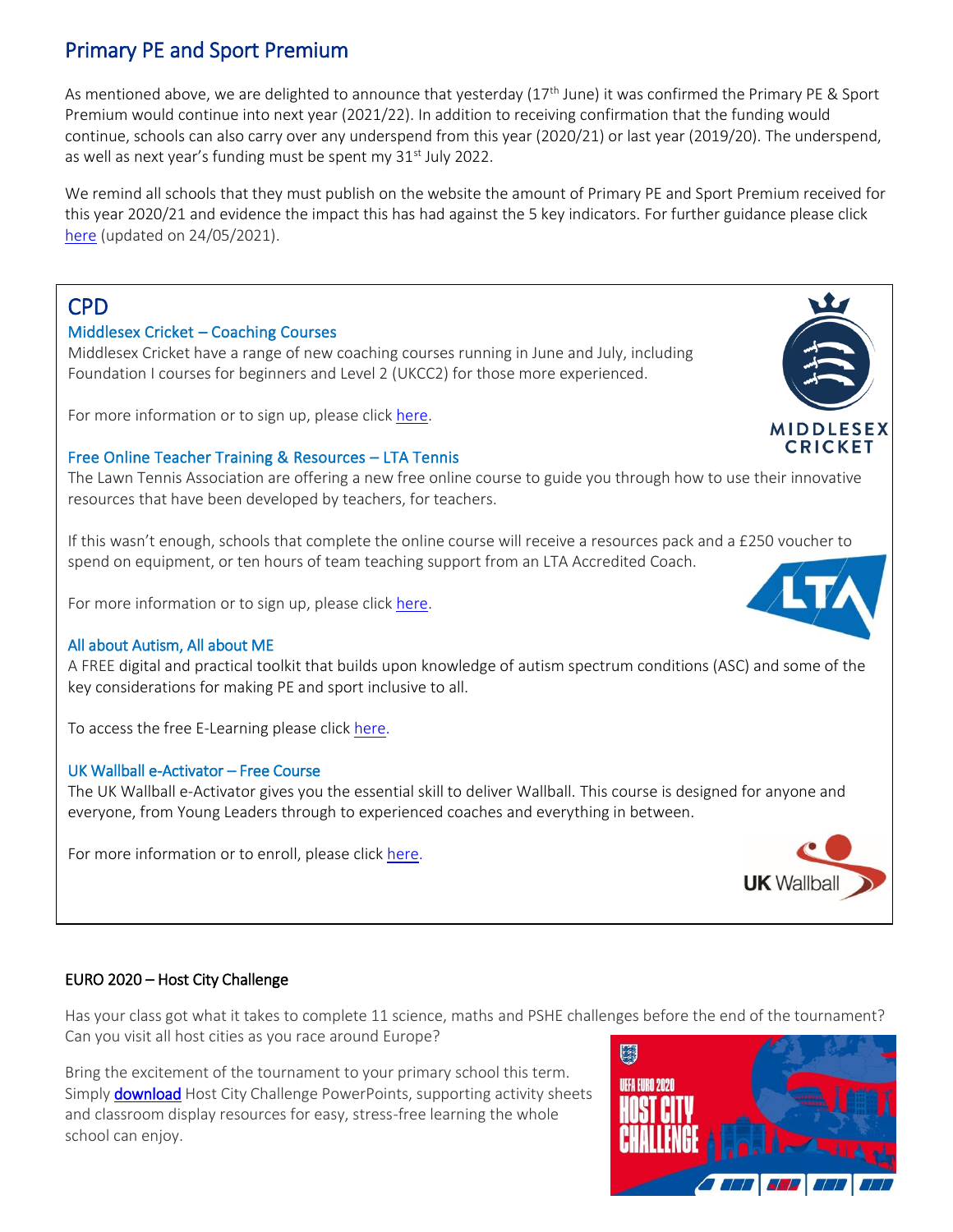| Virtual Skipping Results – Year 2 & Year 4                                                                         |
|--------------------------------------------------------------------------------------------------------------------|
| An impressive 300 entries were recorded across the Year 2 and Year 4 Virtual Skipping challenges. Thank you to all |
| those schools that participated.                                                                                   |
|                                                                                                                    |
| Year 2                                                                                                             |
| Congratulations to the individual winners who will each receive a well-deserved medal:                             |
| $1st$ Setemi (Annunciation Inf) – 76 jumps                                                                         |
| $2^{nd}$ Andrea (Annunciation Inf) & Joseph B (OLOL) - 71 jumps                                                    |
| $3rd$ Joshua & Naomi B (Annunciation Inf) – 70 jumps                                                               |
|                                                                                                                    |
| A full breakdown of all individual results and school standings can be found here.                                 |
|                                                                                                                    |
| Year 4                                                                                                             |
| Congratulations to the individual winners who will each receive a well-deserved medal:                             |
| $1st$ Toki (SMSJ) – 159 jumps                                                                                      |
| $2nd$ Ariana (SMSJ) – 149 jumps                                                                                    |
| $3rd$ Anabelle (OLOL) – 131 jumps                                                                                  |
|                                                                                                                    |
|                                                                                                                    |

# VIRTUAL SKIPPING CHALLENGES - YEAR 1 & YEAR 3

A reminder that the Year 1 and Year 3 Virtual Skipping Challenges are now live! Please enter your top 10 results for both year groups before the deadline. Thank you to those schools who have already submitted their results.

Please see the below table confirming the start and end date for both year groups, further details can be foun[d here](https://www.barnetpartnershipforschoolsport.co.uk/challenges)

| Year Group: | Start Date:          | End Date:   |
|-------------|----------------------|-------------|
| Year 1      | <sup>'7th</sup> June | $14th$ July |
| Year 3      | <sup>'7th</sup> June | $14th$ July |

# BPSS Partners

#### National School Sport Week (19<sup>th</sup>-25<sup>th</sup> June)



This year the theme is Together Again as we think about the ways that we can at last enjoy being face to face with family and friends.

YST have produced some fantastic resources to help you plan the week, including how to organise a sports day for your school. Just like last year, they would love to hear what you are up to so have created some social media graphics for you to use as well.

Click [here](https://comms.youthsporttrust.org/e/821183/-us-national-school-sport-week/71s4b/359837515?h=hWK-y0rCMST4AwHnFEPwerhPWvSyWM1mrAl4NAhiq4M) to register for your FREE resources.

#### Wingate & Finchley Football Club

A reminder that Wingate & Finchley FC are set to launch their brand new official FA [Wildcats Centre](https://www.thefa.com/womens-girls-football/get-involved/girls/fun/wildcats) tomorrow (Saturday 19<sup>th</sup> June, 10.30-11.30am). Open to girls of all abilities aged 5-11 years old. For further information please contact [melissa@wingatefinchley.com](mailto:melissa@wingatefinchley.com) or click [here](http://www.wingatefinchley.com/wildcats) to register.



\*Copy of this flyer is attached to the original email.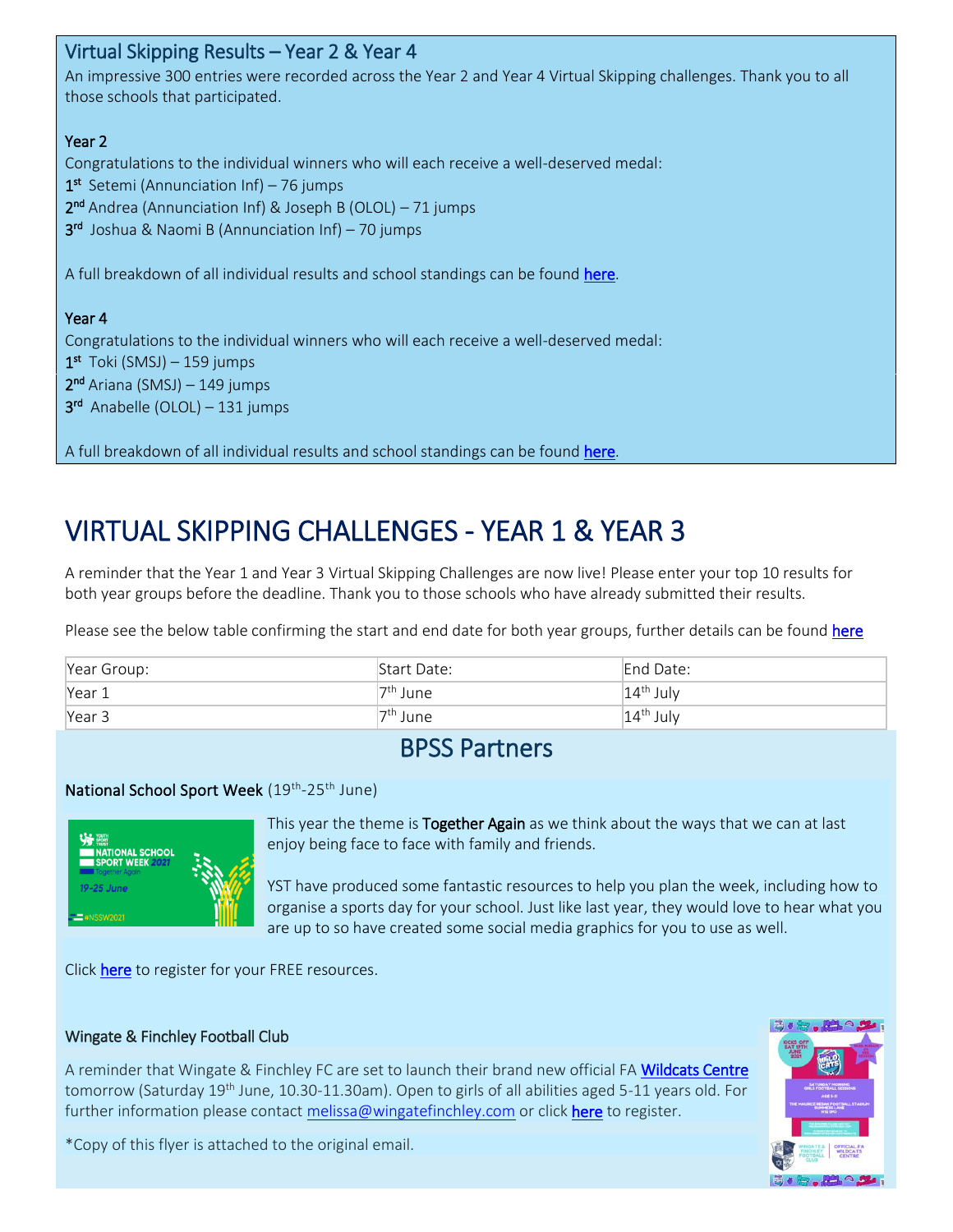#### LYG Virtual Events



LYG have been delivering an extensive programme of summer virtual competitions. These competitions are open to every school within Barnet, regardless of whether you buy into the BPSS partnership or not.

The deadline to submit your performance date is today (18<sup>th</sup> June). Whilst the deadline to submit your **participation** data is 2<sup>nd</sup> June.

Full results will be issued in July's newsletter. For further information please clic[k here.](https://www.barnetpartnershipforschoolsport.co.uk/school-games/school-games-mark/22723/lyg-virtual-competitions-summer-2021)

#### Women's BIG Cricket Month

The ECB has launched a new look [Women's Big Cricket Month webpage](https://www.ecb.co.uk/play/women-and-girls/womens-big-cricket-month?utm_campaign=12394653_Women%27s%20Big%20Cricket%20Month%20-%20Registrations%20are%20Open%21&utm_medium=Email&utm_source=Email_AdHoc&email=@HASHEDEMAIL@&dm_i=1FT6,7DNRX,PFN9RI,TYG8X,1) that will act as a hub for women and girls' cricket in June, showcasing how they can play, follow and attend, as well as catching up on the latest news and stories from across the women's game.



#### Nominate your Active School Hero

Nominations are now open for Active School Hero. Do you know a primary school teacher or staff member that has kept children active throughout the covid 19 pandemic? If you do, [nominate here](https://activeschoolhero.com/nominate/) to have their achievements recognised.